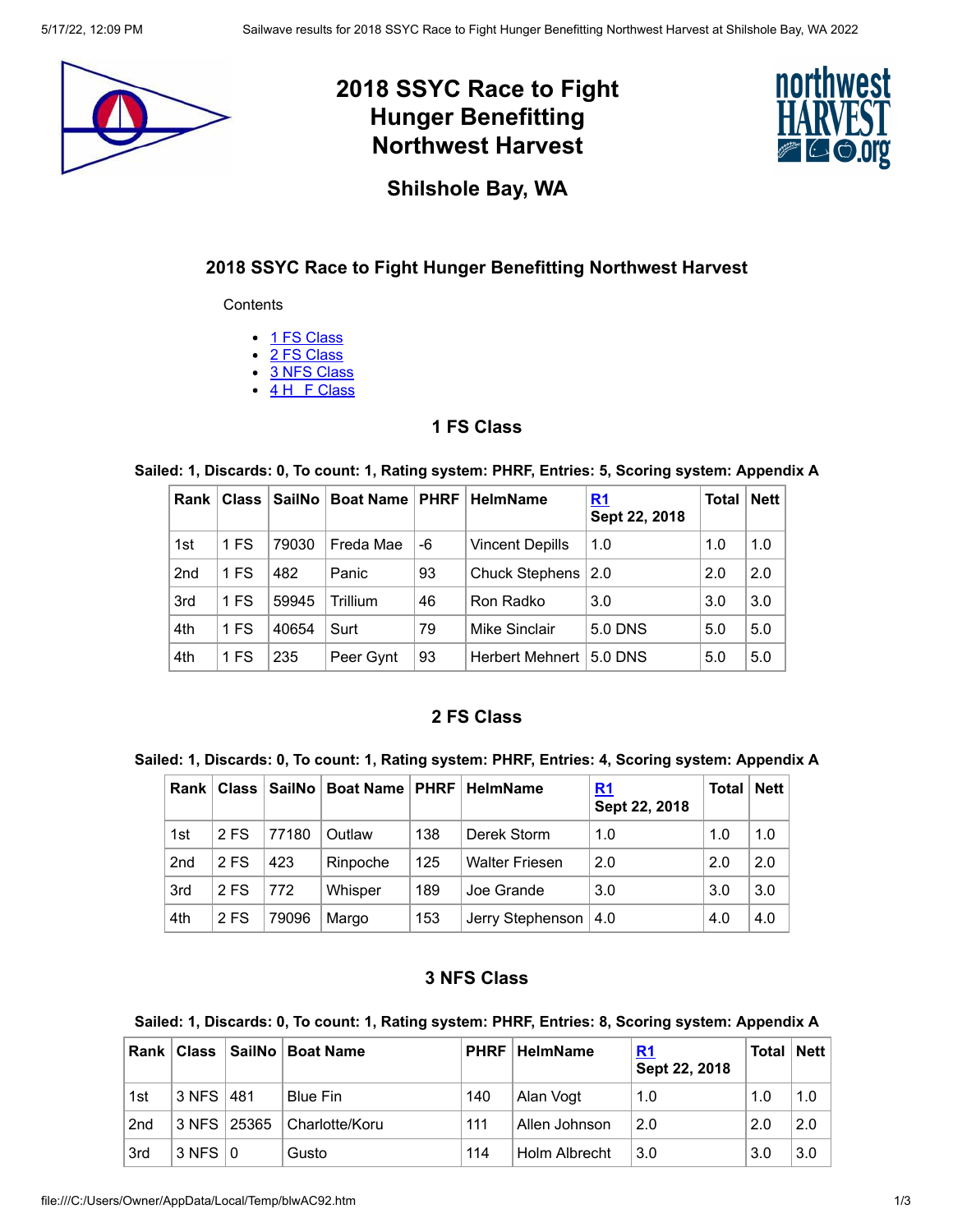| Rank | <b>Class</b>    | SailNo | <b>Boat Name</b>         | <b>PHRF</b> | <b>HelmName</b>   | <u>R1</u><br>Sept 22, 2018 | Total | <b>Nett</b> |
|------|-----------------|--------|--------------------------|-------------|-------------------|----------------------------|-------|-------------|
| 4th  | 3 NFS           | 69595  | Tatoosh                  | 123         | Doug Penny        | 4.0                        | 4.0   | 4.0         |
| 5th  | 3 NFS   N28     |        | Fortune Teller           | 213         | Arnold Amenda     | 5.0                        | 5.0   | 5.0         |
| 6th  | $3$ NFS $\vert$ | 196    | Maestrale                | 196         | Tom McPherson     | 8.0 DNF                    | 8.0   | 8.0         |
| 6th  | $3$ NFS $\vert$ | -30    | Toad StoolCharlotte/Koru | 185         | Dan Kerns         | 8.0 DNF                    | 8.0   | 8.0         |
| 6th  | 3 NFS           | 165    | Avalon                   | 165         | <b>Rich Clapp</b> | 8.0 DNS                    | 8.0   | 8.0         |

## **4 H F Class**

#### <span id="page-1-0"></span>**Sailed: 1, Discards: 0, To count: 1, Rating system: PHRF, Entries: 1, Scoring system: Appendix A**

|     |            | Rank   Class   SailNo   Boat Name   PHRF   HelmName |                                     | R <sub>1</sub><br>Sept 22, 2018 | <b>Total   Nett  </b> |  |
|-----|------------|-----------------------------------------------------|-------------------------------------|---------------------------------|-----------------------|--|
| 1st | 4 H F 2112 | High Hopes 200                                      | <sup>⊦</sup> Michael Hirsch ∣ 1.0 ∣ |                                 | 1.0                   |  |

The winner of the Half Fast Class is drawn from a hat. In Deep won the drawing.

**R1 - 1 FS Class - Sept 22, 2018**

<span id="page-1-1"></span>

| Rank l         |      |       | Class   SailNo   Boat Name   PHRF   HelmName |    |                        | <b>Start</b> | <b>Finish</b>                 |            | Elapsed   Corrected | BCE             | <b>Points</b> |
|----------------|------|-------|----------------------------------------------|----|------------------------|--------------|-------------------------------|------------|---------------------|-----------------|---------------|
|                | 1 FS | 79030 | Freda Mae                                    | -6 | <b>Vincent Depills</b> |              | 12:00:00   14:27:22   2:27:22 |            | 2:27:22             | $0:00:00$   1.0 |               |
| 2              | 1 FS | 482   | Panic                                        | 93 | Chuck Stephens         |              | 12:00:00   14:34:42   2:34:42 |            | 2:34:42             | $0.07:20$ 2.0   |               |
| 3              | 1 FS | 59945 | Trillium                                     | 46 | Ron Radko              | 12:00:00     | 14:44:09   2:44:09            |            | 2:44:09             | $0:16:47$ 3.0   |               |
| $\overline{4}$ | 1 FS | 40654 | Surt                                         | 79 | Mike Sinclair          | 12:00:00     |                               | <b>DNS</b> |                     |                 | 5.0           |
| $\overline{4}$ | 1 FS | 235   | Peer Gynt                                    | 93 | <b>Herbert Mehnert</b> |              |                               | <b>DNS</b> |                     |                 | 5.0           |

## **R1 - 2 FS Class - Sept 22, 2018**

<span id="page-1-2"></span>

| <b>Rank</b>    |      |       | Class   SailNo   Boat Name   PHRF   HelmName |     |                       | <b>Start</b> | <b>Finish</b>                 | Elapsed   Corrected   BCE |                    | <b>Points</b> |
|----------------|------|-------|----------------------------------------------|-----|-----------------------|--------------|-------------------------------|---------------------------|--------------------|---------------|
|                | 2 FS | 77180 | Outlaw                                       | 138 | Derek Storm           | 12:05:00     | 14:57:04 2:52:04              | 2:52:04                   | $0.00000$   1.0    |               |
| $\overline{2}$ | 2 FS | 423   | Rinpoche                                     | 125 | <b>Walter Friesen</b> | 12:05:00     | 15:19:52 3:14:52              | 3:14:52                   | $0.22:48$ 2.0      |               |
| l 3            | 2 FS | 772   | Whisper                                      | 189 | Joe Grande            | 12:05:00     | 15:25:40 3:20:40              | 3:20:40                   | $0:28:36$ 3.0      |               |
| 4              | 2 FS | 79096 | Margo                                        | 153 | Jerry Stephenson      |              | 12:05:00   15:41:58   3:36:58 | 3:36:58                   | $0.44:54 \mid 4.0$ |               |

## **R1 - 3 NFS Class - Sept 22, 2018**

#### **Start: Start 3, Finishes: Finish time, Time: 12:10:00, Distance: 5.114**

<span id="page-1-3"></span>

| Rank |                 | Class   SailNo | <b>Boat Name</b> | <b>PHRF</b> | . HelmName ∣ Start |          | Finish                        | Elapsed   Corrected   BCE |                 | <b>Points</b> |
|------|-----------------|----------------|------------------|-------------|--------------------|----------|-------------------------------|---------------------------|-----------------|---------------|
|      | 3<br><b>NFS</b> | 481            | Blue Fin         | 140         | Alan Voqt          |          | 12:10:00   15:02:28   2:52:28 | 2:40:32                   | $0:00:00$   1.0 |               |
|      | 3<br><b>NFS</b> | 25365          | Charlotte/Koru   | 111         | Allen<br>Johnson   | 12:10:00 | $15:02:55$   2:52:55          | 2:43:27                   | $0:02:55$   2.0 |               |
| 3    | 3<br><b>NFS</b> |                | Gusto            | 114         | Holm<br>Albrecht   | 12:10:00 | 15:07:00   2:57:00            | 2:47:17                   | $0.06:45$ 3.0   |               |